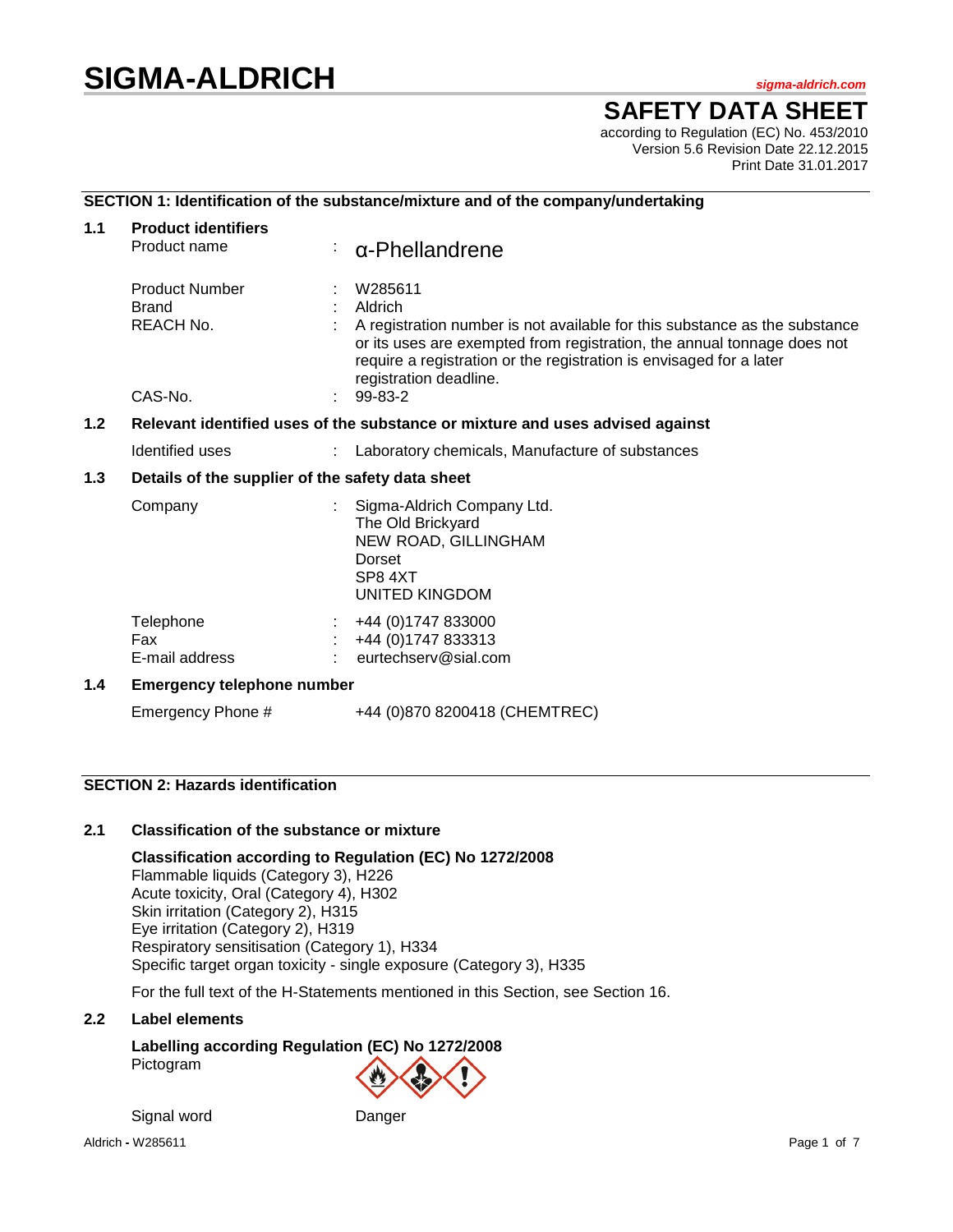| Hazard statement(s)                      |                                                                                                                                     |
|------------------------------------------|-------------------------------------------------------------------------------------------------------------------------------------|
| H <sub>226</sub>                         | Flammable liquid and vapour.                                                                                                        |
| H302                                     | Harmful if swallowed.                                                                                                               |
| H <sub>3</sub> 15                        | Causes skin irritation.                                                                                                             |
| H <sub>3</sub> 19                        | Causes serious eye irritation.                                                                                                      |
| H334                                     | May cause allergy or asthma symptoms or breathing difficulties if inhaled.                                                          |
| H <sub>335</sub>                         | May cause respiratory irritation.                                                                                                   |
| Precautionary statement(s)               |                                                                                                                                     |
| P <sub>261</sub>                         | Avoid breathing vapours.                                                                                                            |
| $P305 + P351 + P338$                     | IF IN EYES: Rinse cautiously with water for several minutes. Remove<br>contact lenses, if present and easy to do. Continue rinsing. |
| $P342 + P311$                            | If experiencing respiratory symptoms: Call a POISON CENTER or doctor/<br>physician.                                                 |
| Supplemental Hazard<br><b>Statements</b> | none                                                                                                                                |
|                                          |                                                                                                                                     |

#### **2.3 Other hazards**

Rapidly absorbed through skin.

## **SECTION 3: Composition/information on ingredients**

| 3.1 | <b>Substances</b><br>Synonyms | p-Mentha-1,5-diene<br>Menthadiene |
|-----|-------------------------------|-----------------------------------|
|     | Formula                       | : $C_{10}H_{16}$                  |
|     | Molecular weight              | 136.23 g/mol                      |
|     | CAS-No.                       | 99-83-2                           |
|     | EC-No.                        | 202-792-5                         |

#### **Hazardous ingredients according to Regulation (EC) No 1272/2008**

| Component          |                            | Classification                                                                                                                    | Concentration |
|--------------------|----------------------------|-----------------------------------------------------------------------------------------------------------------------------------|---------------|
| p-Mentha-1,5-diene |                            |                                                                                                                                   |               |
| CAS-No.<br>$EC-No$ | $99 - 83 - 2$<br>202-792-5 | Flam. Liq. 3; Acute Tox. 4;<br>Skin Irrit. 2; Eye Irrit. 2; Resp.<br>Sens. 1; STOT SE 3; H226,<br>H302, H315, H319, H334,<br>H335 | $\leq$ 100 %  |

For the full text of the H-Statements mentioned in this Section, see Section 16.

## **SECTION 4: First aid measures**

## **4.1 Description of first aid measures**

#### **General advice**

Consult a physician. Show this safety data sheet to the doctor in attendance.

#### **If inhaled**

If breathed in, move person into fresh air. If not breathing, give artificial respiration. Consult a physician.

#### **In case of skin contact**

Wash off with soap and plenty of water. Consult a physician.

#### **In case of eye contact**

Rinse thoroughly with plenty of water for at least 15 minutes and consult a physician.

#### **If swallowed**

Do NOT induce vomiting. Never give anything by mouth to an unconscious person. Rinse mouth with water. Consult a physician.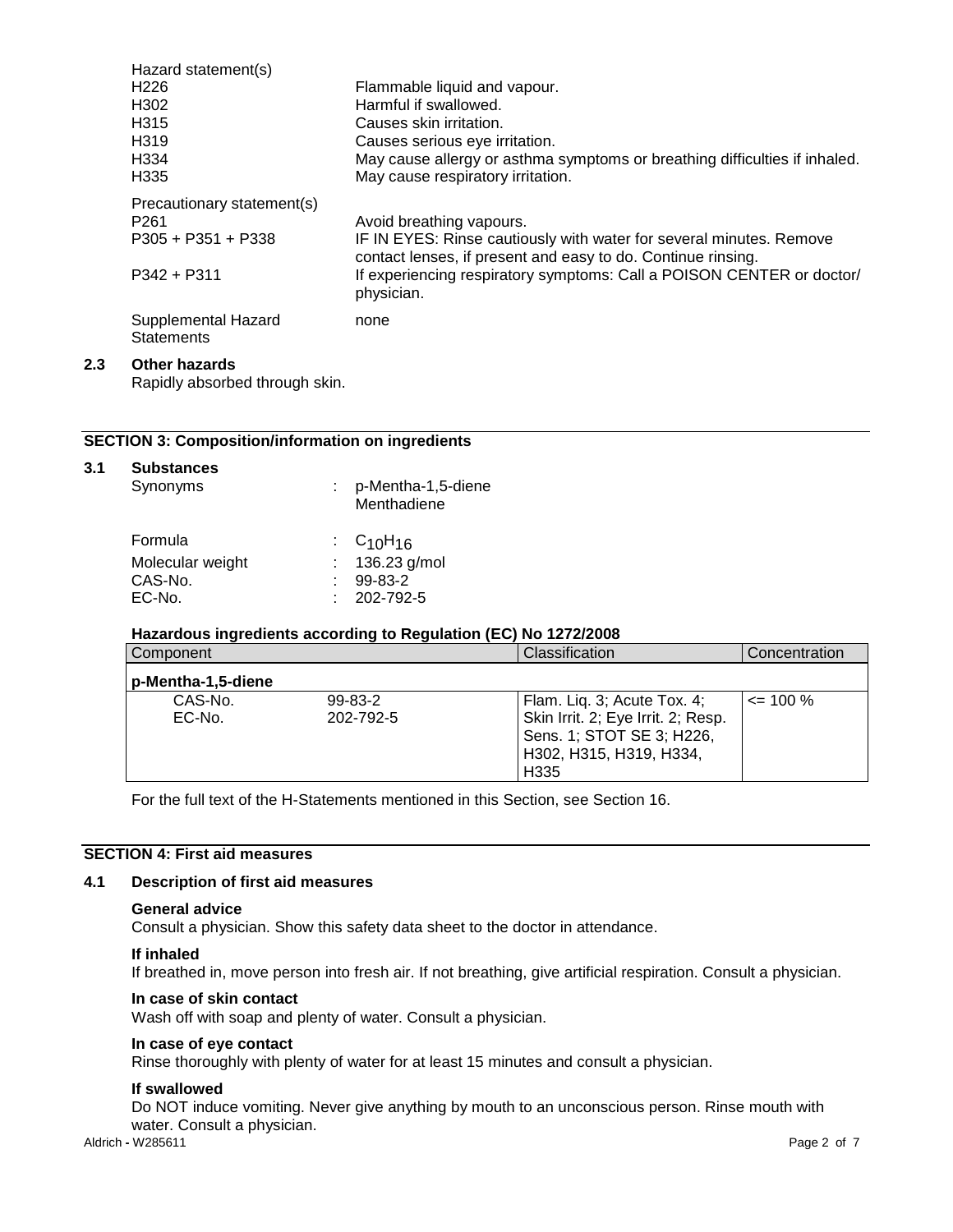#### **4.2 Most important symptoms and effects, both acute and delayed**

The most important known symptoms and effects are described in the labelling (see section 2.2) and/or in section 11

**4.3 Indication of any immediate medical attention and special treatment needed** No data available

## **SECTION 5: Firefighting measures**

#### **5.1 Extinguishing media**

**Suitable extinguishing media** Use water spray, alcohol-resistant foam, dry chemical or carbon dioxide.

- **5.2 Special hazards arising from the substance or mixture** Carbon oxides
- **5.3 Advice for firefighters** Wear self-contained breathing apparatus for firefighting if necessary.

#### **5.4 Further information**

Use water spray to cool unopened containers.

## **SECTION 6: Accidental release measures**

#### **6.1 Personal precautions, protective equipment and emergency procedures**

Use personal protective equipment. Avoid breathing vapours, mist or gas. Ensure adequate ventilation. Remove all sources of ignition. Evacuate personnel to safe areas. Beware of vapours accumulating to form explosive concentrations. Vapours can accumulate in low areas. For personal protection see section 8.

#### **6.2 Environmental precautions**

Prevent further leakage or spillage if safe to do so. Do not let product enter drains.

## **6.3 Methods and materials for containment and cleaning up**

Contain spillage, and then collect with an electrically protected vacuum cleaner or by wet-brushing and place in container for disposal according to local regulations (see section 13).

**6.4 Reference to other sections** For disposal see section 13.

## **SECTION 7: Handling and storage**

#### **7.1 Precautions for safe handling**

Avoid contact with skin and eyes. Avoid inhalation of vapour or mist. Keep away from sources of ignition - No smoking.Take measures to prevent the build up of electrostatic charge.

For precautions see section 2.2.

#### **7.2 Conditions for safe storage, including any incompatibilities**

Store in cool place. Keep container tightly closed in a dry and well-ventilated place. Containers which are opened must be carefully resealed and kept upright to prevent leakage.

Air and light sensitive.

#### **7.3 Specific end use(s)**

Apart from the uses mentioned in section 1.2 no other specific uses are stipulated

#### **SECTION 8: Exposure controls/personal protection**

#### **8.1 Control parameters**

#### **Components with workplace control parameters**

Contains no substances with occupational exposure limit values.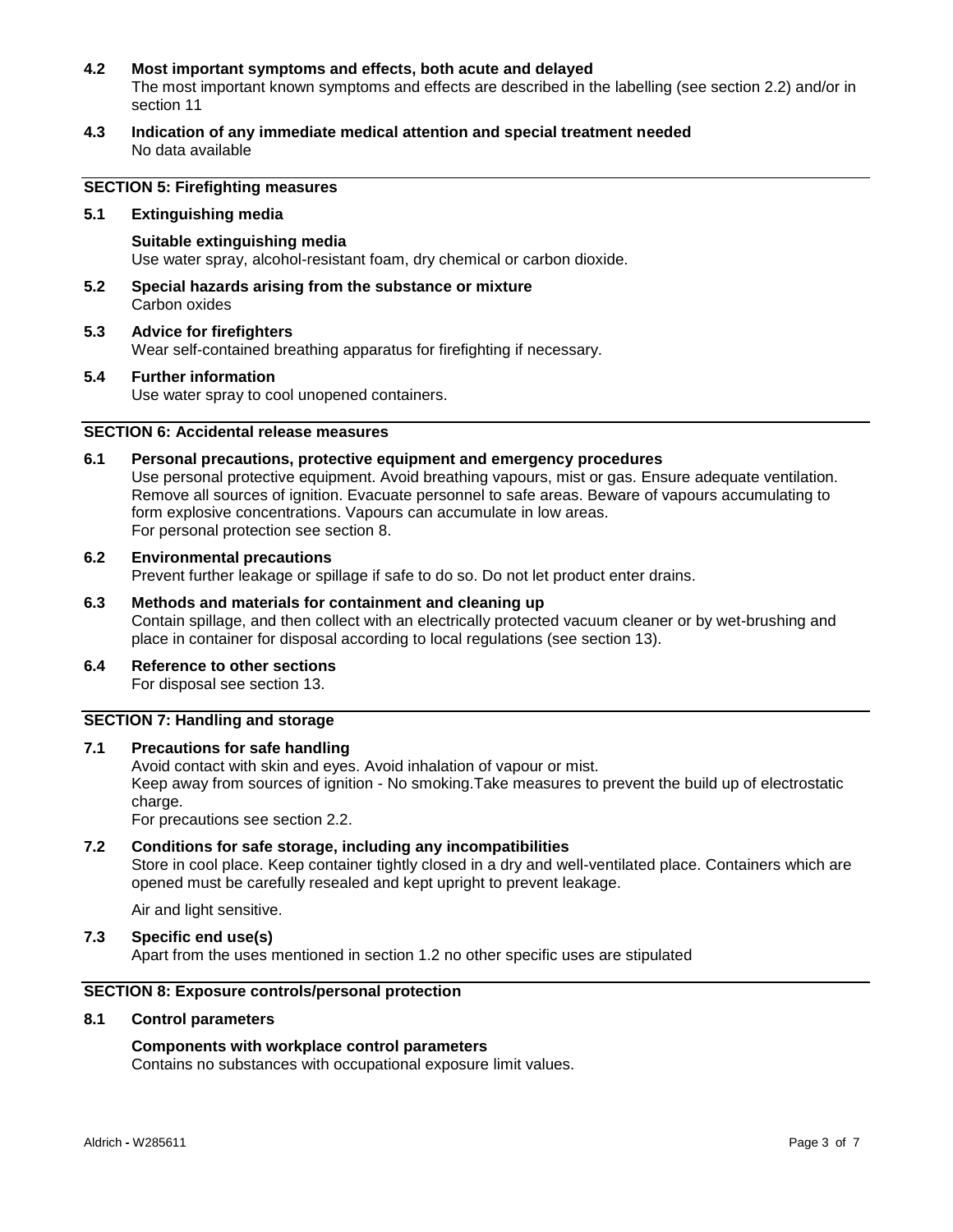## **8.2 Exposure controls**

#### **Appropriate engineering controls**

Handle in accordance with good industrial hygiene and safety practice. Wash hands before breaks and at the end of workday.

#### **Personal protective equipment**

#### **Eye/face protection**

Face shield and safety glasses Use equipment for eye protection tested and approved under appropriate government standards such as NIOSH (US) or EN 166(EU).

#### **Skin protection**

Handle with gloves. Gloves must be inspected prior to use. Use proper glove removal technique (without touching glove's outer surface) to avoid skin contact with this product. Dispose of contaminated gloves after use in accordance with applicable laws and good laboratory practices. Wash and dry hands.

The selected protective gloves have to satisfy the specifications of EU Directive 89/686/EEC and the standard EN 374 derived from it.

Full contact Material: Nitrile rubber Minimum layer thickness: 0.4 mm Break through time: > 480 min Material tested:Camatril® (KCL 730 / Aldrich Z677442, Size M)

Splash contact Material: Nitrile rubber Minimum layer thickness: 0.4 mm Break through time: > 480 min Material tested:Camatril® (KCL 730 / Aldrich Z677442, Size M)

data source: KCL GmbH, D-36124 Eichenzell, phone +49 (0)6659 87300, e-mail sales@kcl.de, test method: EN374

If used in solution, or mixed with other substances, and under conditions which differ from EN 374, contact the supplier of the CE approved gloves. This recommendation is advisory only and must be evaluated by an industrial hygienist and safety officer familiar with the specific situation of anticipated use by our customers. It should not be construed as offering an approval for any specific use scenario.

#### **Body Protection**

Complete suit protecting against chemicals, Flame retardant antistatic protective clothing., The type of protective equipment must be selected according to the concentration and amount of the dangerous substance at the specific workplace.

#### **Respiratory protection**

Where risk assessment shows air-purifying respirators are appropriate use a full-face respirator with multi-purpose combination (US) or type ABEK (EN 14387) respirator cartridges as a backup to engineering controls. If the respirator is the sole means of protection, use a full-face supplied air respirator. Use respirators and components tested and approved under appropriate government standards such as NIOSH (US) or CEN (EU).

#### **Control of environmental exposure**

Prevent further leakage or spillage if safe to do so. Do not let product enter drains.

#### **SECTION 9: Physical and chemical properties**

#### **9.1 Information on basic physical and chemical properties**

| a)                | Appearance      | Form: liquid<br>Colour: colourless |             |
|-------------------|-----------------|------------------------------------|-------------|
| b)                | Odour           | No data available                  |             |
| C)                | Odour Threshold | No data available                  |             |
| d)                | pH              | No data available                  |             |
| Aldrich - W285611 |                 |                                    | Page 4 of 7 |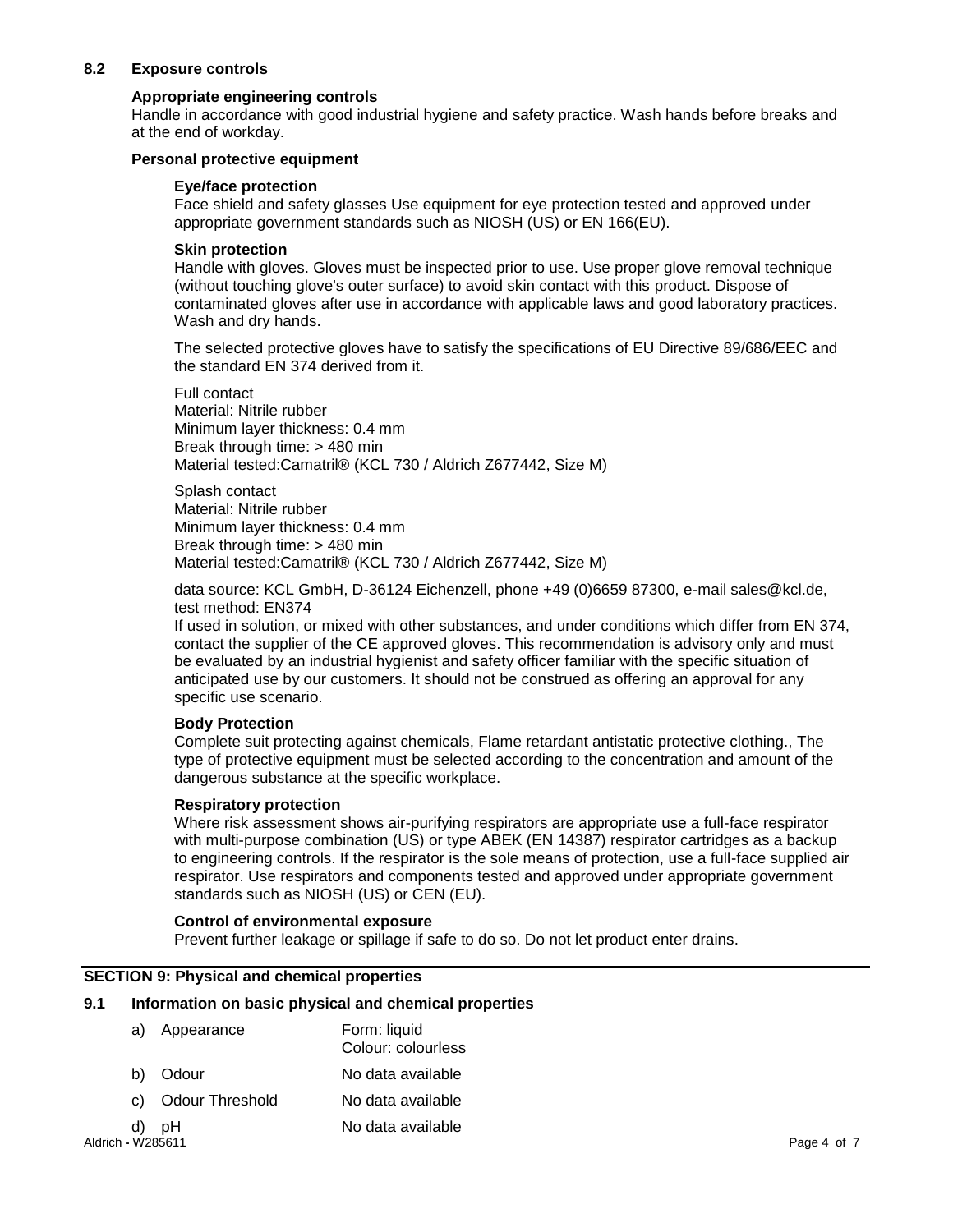|     | e)      | Melting point/freezing<br>point                    | No data available                                                                                                                                       |
|-----|---------|----------------------------------------------------|---------------------------------------------------------------------------------------------------------------------------------------------------------|
|     | f)      | Initial boiling point and<br>boiling range         | No data available                                                                                                                                       |
|     | g)      | Flash point                                        | 47 °C - closed cup                                                                                                                                      |
|     | h)      | Evaporation rate                                   | No data available                                                                                                                                       |
|     | i)      | Flammability (solid, gas)                          | No data available                                                                                                                                       |
|     | j)      | Upper/lower<br>flammability or<br>explosive limits | No data available                                                                                                                                       |
|     | k)      | Vapour pressure                                    | No data available                                                                                                                                       |
|     | $\vert$ | Vapour density                                     | No data available                                                                                                                                       |
|     | m)      | Relative density                                   | 0.850 g/cm3                                                                                                                                             |
|     | n)      | Water solubility                                   | No data available                                                                                                                                       |
|     | $\circ$ | Partition coefficient: n-<br>octanol/water         | log Pow: 2.36 - The preceding data, or interpretation of data, was<br>determined using Quantitative Structure Activity Relationship (QSAR)<br>modeling. |
|     | p)      | Auto-ignition<br>temperature                       | No data available                                                                                                                                       |
|     | q)      | Decomposition<br>temperature                       | No data available                                                                                                                                       |
|     | r)      | Viscosity                                          | No data available                                                                                                                                       |
|     | S)      | <b>Explosive properties</b>                        | No data available                                                                                                                                       |
|     | t)      | Oxidizing properties                               | No data available                                                                                                                                       |
| 9.2 |         | Other safety information<br>No data available      |                                                                                                                                                         |

## **SECTION 10: Stability and reactivity**

- **10.1 Reactivity** No data available
- **10.2 Chemical stability** Stable under recommended storage conditions.
- **10.3 Possibility of hazardous reactions** No data available
- **10.4 Conditions to avoid** Heat, flames and sparks.
- **10.5 Incompatible materials** Strong oxidizing agents
- **10.6 Hazardous decomposition products** Other decomposition products - No data available In the event of fire: see section 5

## **SECTION 11: Toxicological information**

#### **11.1 Information on toxicological effects**

**Acute toxicity** No data available

Inhalation: No data available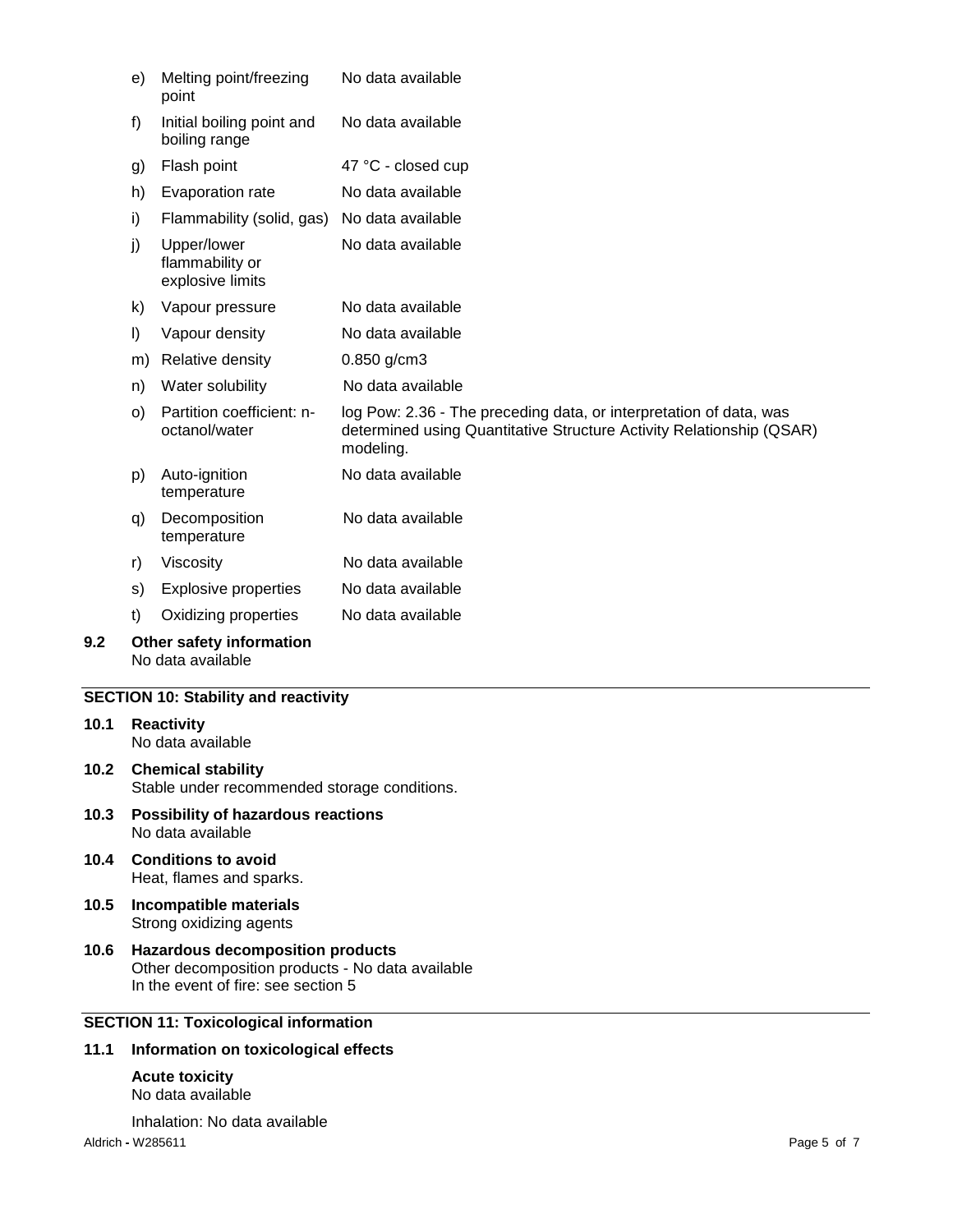#### **Skin corrosion/irritation**

No data available

**Serious eye damage/eye irritation**

No data available

**Respiratory or skin sensitisation Germ cell mutagenicity**

No data available

## **Carcinogenicity**

IARC: No component of this product present at levels greater than or equal to 0.1% is identified as probable, possible or confirmed human carcinogen by IARC.

**Reproductive toxicity**

No data available

## **Specific target organ toxicity - single exposure**

Inhalation - May cause respiratory irritation.

#### **Specific target organ toxicity - repeated exposure** No data available

**Aspiration hazard**

No data available

#### **Additional Information**

RTECS: Not available

burning sensation, Cough, wheezing, laryngitis, Shortness of breath, Headache, Nausea, Vomiting, To the best of our knowledge, the chemical, physical, and toxicological properties have not been thoroughly investigated.

#### **SECTION 12: Ecological information**

#### **12.1 Toxicity**

- **12.2 Persistence and degradability** No data available
- **12.3 Bioaccumulative potential** No data available
- **12.4 Mobility in soil** No data available

#### **12.5 Results of PBT and vPvB assessment** PBT/vPvB assessment not available as chemical safety assessment not required/not conducted

#### **12.6 Other adverse effects**

No data available

#### **SECTION 13: Disposal considerations**

#### **13.1 Waste treatment methods**

#### **Product**

Burn in a chemical incinerator equipped with an afterburner and scrubber but exert extra care in igniting as this material is highly flammable. Offer surplus and non-recyclable solutions to a licensed disposal company.

#### **Contaminated packaging**

Dispose of as unused product.